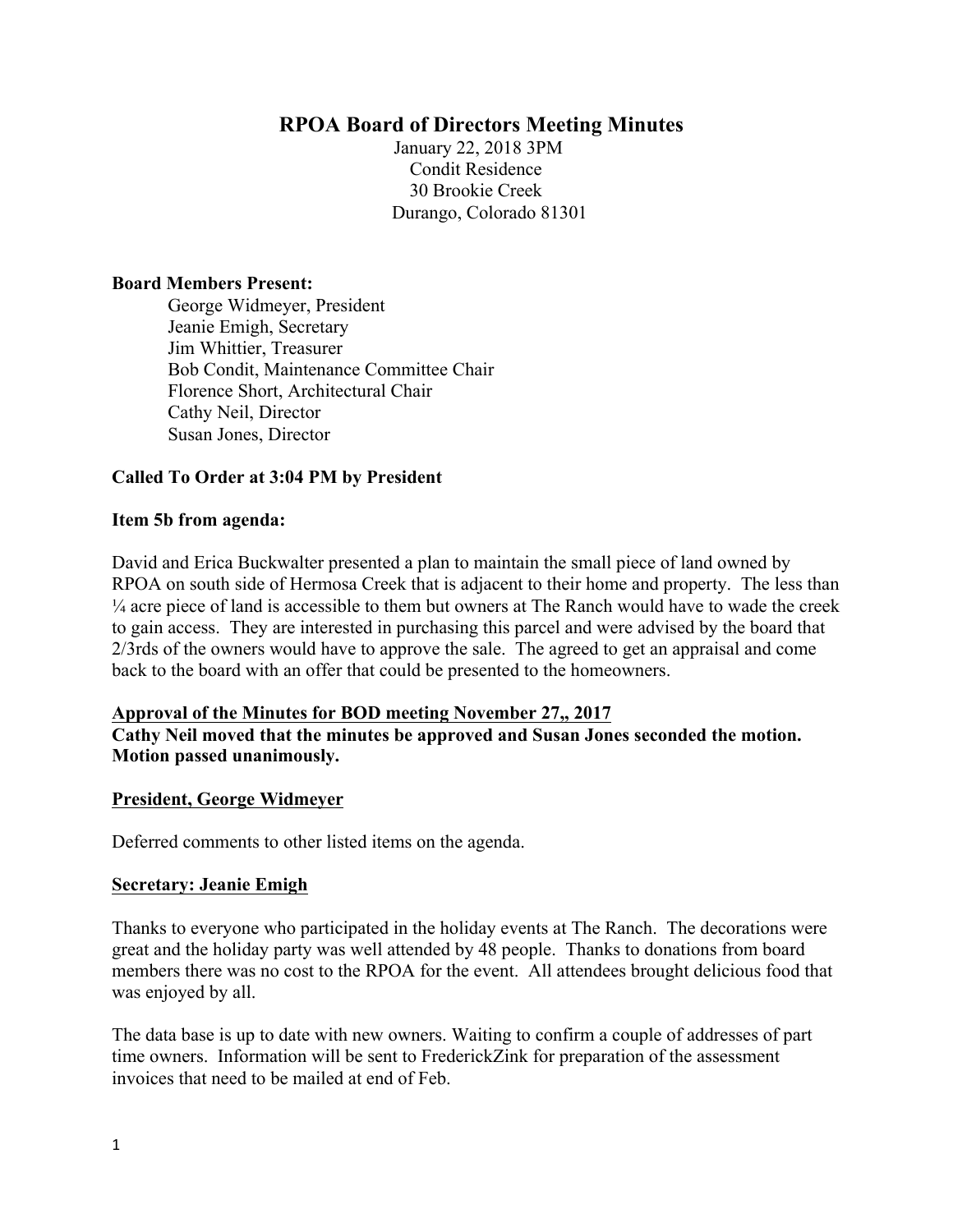#### **Treasurer/ Finance Jim Whittier**

Financials from FredrickZink were submitted to the board members. We are under budget largely due to limited use of snow removal contract.

## **Architectural: Florence Short**

### **New Applications**

- Lot 49

Application for new railing Disapproved due to incomplete application

- Lot 49

Application for temporary greenhouse Approved

Completion Certificate(s)

- Lot 145

New roof inspected, deposit check returned.

### **Noncompliance issues:**

- Lot 84

Letter sent December 5, requesting wood stain and application for air conditioner Response letter dated Dec. 24 restating apology, not addressing stain issue Submitted application for air-conditioner with insufficient details. Board discussion held. Owners will be notified to stain fence as requested by June 15, 2018 or pay a fine as set by board.

#### - Lot 31

Letter requesting Application for Approval of the remaining satellite dish on the property after removal of two additional satellite dishes was sent to owners but no response. An email follow up will be made. Property is a rental.

### **Finance:**

After input at the last meeting the committee came up with wording to add to our current invoice payment procedures. The recommended wording is as follows: **(Item 4d in agenda**)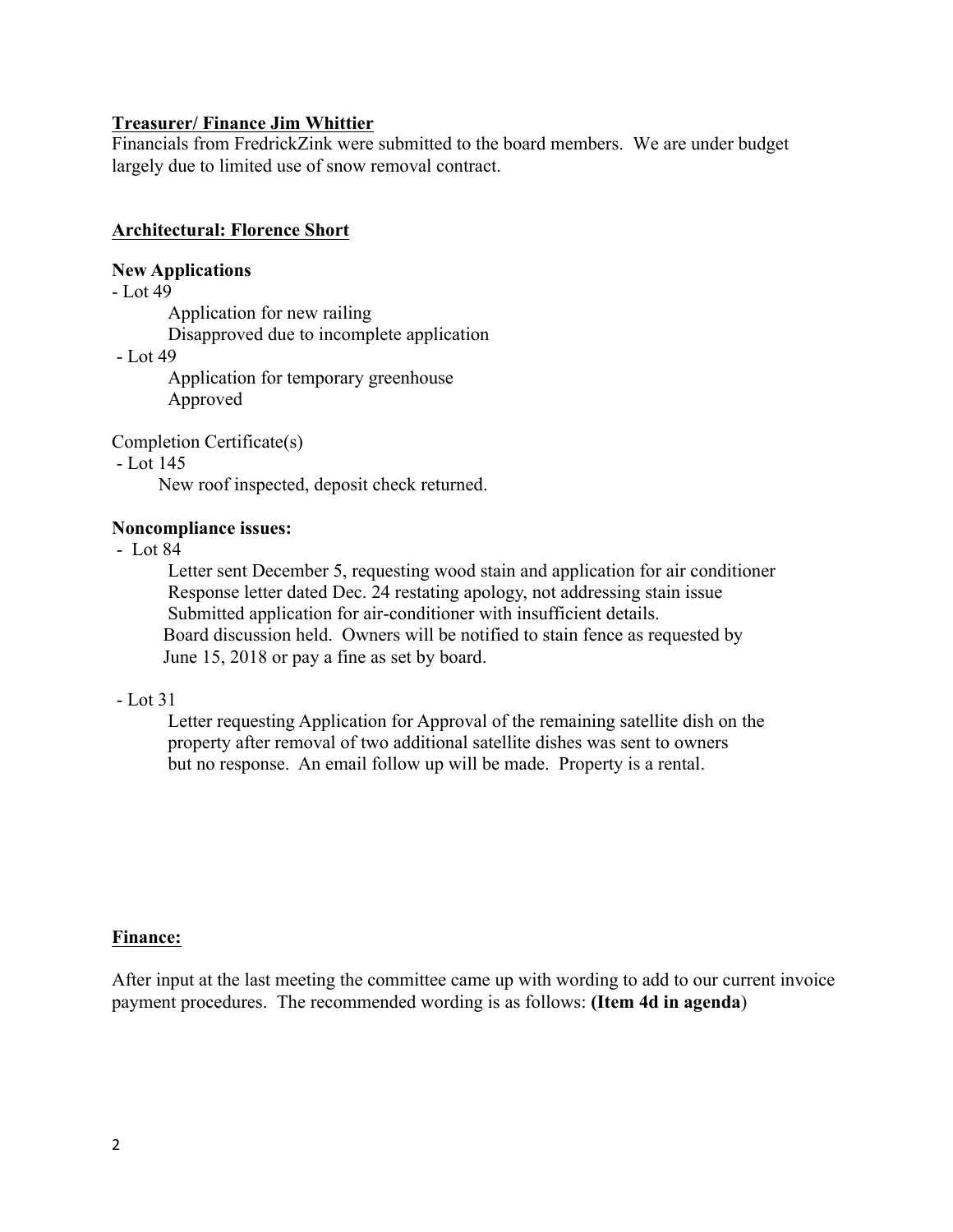The following procedures shall be followed with respect to expenditure of RPOA funds.

- 1. Payments pursuant to Board approved contracts shall be authorized and approved as follows: a) if it is a fixed amount, the Treasurer shall approve the payment; b) if the amount is variable, review and approval by both the appropriate Committee Chair and the Treasurer shall be required.
- 2. Routine Committee operational expenditures of less than \$500 may be incurred by Committee Chairs without prior Board approval. Expenditures over \$500 shall require prior Board approval. Invoices for all Committee expenditures shall be reviewed and approved by the Committee Chair and forwarded to the Treasurer for approval and forwarding to FredrickZink for payment. Committee expenditures incurred shall be reported to the Board and included in Board minutes.

The board requested that the above language be included in the current financial procedures and it will be approved at the next board meeting.

# **Maintenance:**

Bob reviewed the completed projects from 2017:

Crack fill asphalt New roof for mail room New roof for Maintenance Shed Removal of trees Phase 2---fire mitigation plus removal of Russian Olive---invasive Species Refurbished and replaced all street signs

Snow removal was completed after last storm to help mitigate ice buildup on the streets. We still have icy spots despite application of chemicals and sand do to extremely cold nights.

### **Nominating:**

We need a minimum of 3 new candidates for the board to be voted on at the annual June meeting. The nominations have to go out in the May mailing. Board members discussed potential candidates and agreed to contact homeowners and come back with names at the February meeting. Anyone interested in running for the board should contact a current board member to submit their name.

#### **Items requiring discussion and action:**

- a. Capital projects for the upcoming year will need to include the following
	- o Seal coat all roads( postponed from last year)
	- o Refurbish pump houses---new roofs
	- o Increase irrigation allowance by \$1850
	- o Replace all street lights